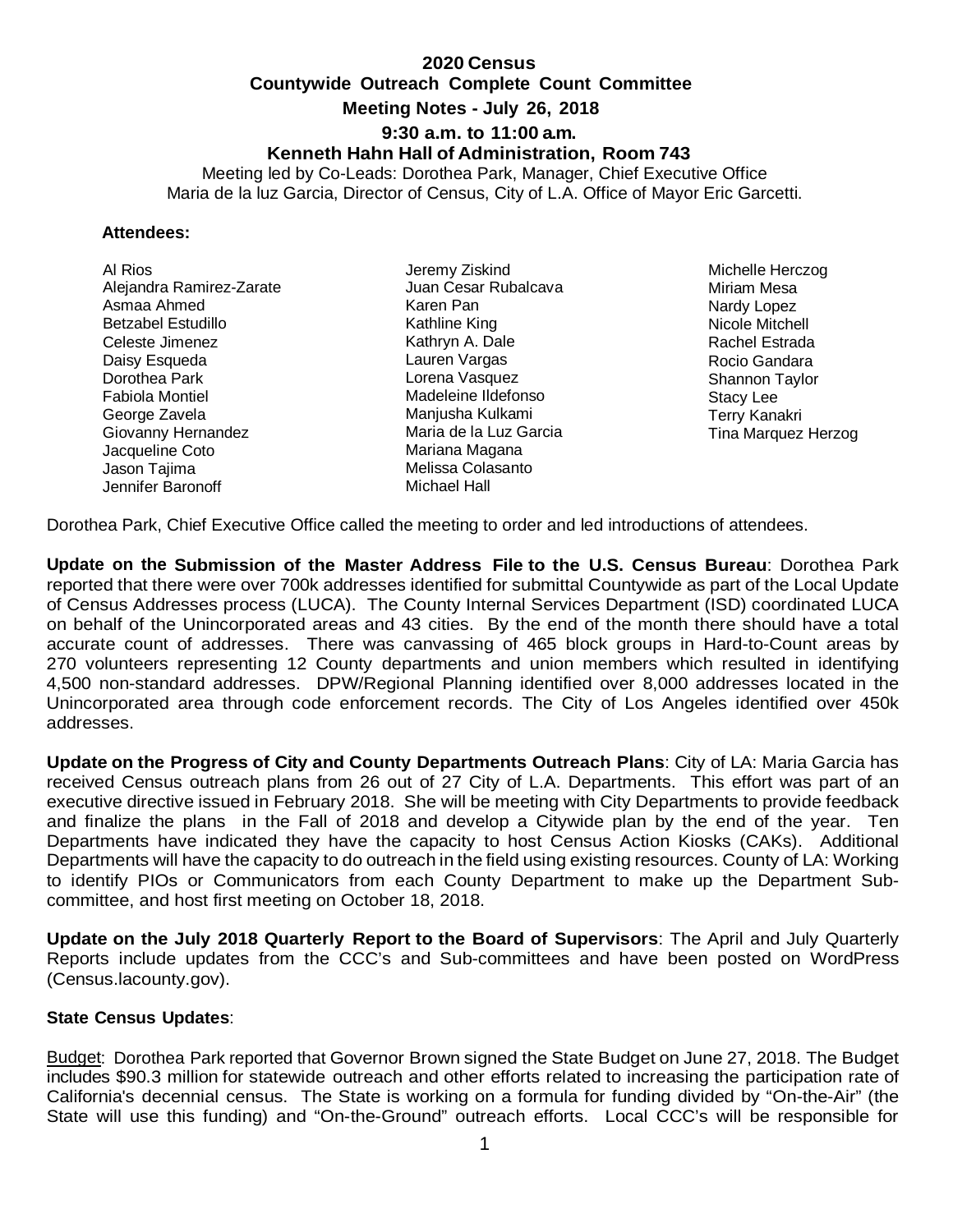countywide outreach efforts. There has been discussion about allocating funding to school districts and charter schools. Details are not expected until later this year. Performance measures with outcomes will be included in the reporting structure. State Census operations have moved to the Government Operations Agency (GovOps) which has a greater capacity to oversee contracts. State Census funding distributions will be determined by January 2019.

Statewide Convenings: The State hosted statewide convenings were organized by Sacramento State College, including four in Los Angeles County for the purpose of collecting baseline information, and developing assessments for readiness, captured through breakout groups of community leaders. The County, California Community Foundation (CCF), and the City of Palmdale will host an additional convening for Antelope Valley community leaders. The State's report will be provided to the Governor and State Legislature in October 2018. The following convenings were held or are scheduled:

6/26/18 - San Gabriel Valley, City of El Monte, Grace Black Auditorium

6/27/18 - San Fernando Valley, City of Los Angeles, San Fernando High School

7/25/18 - Antelope Valley, Palmdale, Chimbole Cultural Center

8/1/18 - South Los Angeles, Holman United Methodist Church

8/2/18 - Long Beach, Convention Center, Terrace Theater Lobby

California Complete Count Committee: Will hold their second meeting on July 30, 2018 in Sacramento also available on a webinar. There are workgroups in the following areas: Content and Citizenship, Trust and Confidentiality, Access and Outreach, and Housing. Check the census.ca.gov website for meeting schedule.

2020 Census State logo: Logo has been developed and can be customized to read "Be Counted Los Angeles". There should be consistency statewide using the same logo.

**U.S. Census Bureau Updates:** Celeste Jimenez/LA Regional US Census Bureau reported on upcoming employment opportunities. They are recruiting for Managers including an IT Manager. Two Partnership Specialists were hired. Their jobs website goes live in September 2018. They are opening a new office located at 555 W. 5<sup>th</sup> Street in Downtown Los Angeles. Celeste responded to follow-up questions raised at the 5/24/18 Countywide Outreach CCC meeting:

- Q: What are the regulations for volunteers that assist the public with filling out their Census questionnaire at a County/City hosted venue? A: Census Bureau employees are restrained by Title 13 confidentiality requirements. Volunteers are not bound by the same legal requirements.
- Q: Outside groups are currently conducting focus groups on messaging. Will the Bureau solicit and incorporate their findings into the overall 2020 messaging? A: CBAMS focus groups will test messaging. Other organizations are doing similar testing such as NALEO. Results will be shared.
- Q: When the results for the "End to End" test are published, how will the response rate information be reported? A: The responses were at the County level and are based on how they were received, which was either by post card or a hard copy. Michael Hall reported there are no plans to release the numbers from Providence, Rhode Island because it was a test.
- Q: Will a respondent be able to print a Census questionnaire off the internet? A: No, you will not be able to print out your own survey.
- Q: In addition to the questionnaire that will be mailed, will the local offices have access to paper questionnaires that can be handed out? Paper questionnaires will only be mailed.
- Q: Maria Garcia asked if there was a limit on response per IP Address? For example, will there be allowances made for CAKs? If not, what are the limitations? Can we obtain a waiver? Celeste Jimenez/US Census Bureau will find out.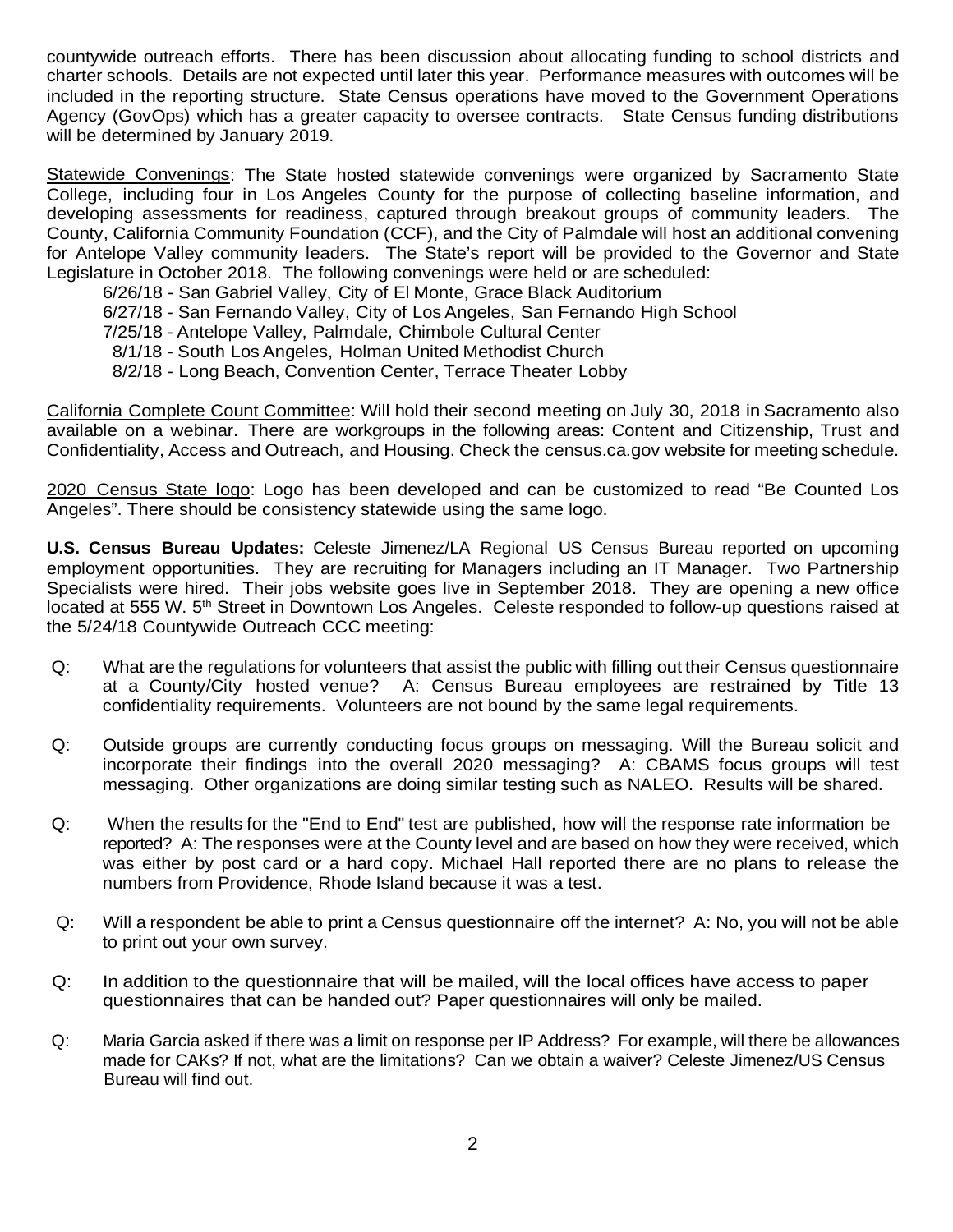- Q: Dorothea Park asked what was the percentage response rate in the Rhode Island Test for Hard-to-Count areas? Celeste Jimenez/US Census Bureau responded that they did not collect that data in the end-to-end test.
- Q: Michelle Herczog/LACOE asked if the 72-year confidentiality rule was still in effect? And if so, will education take place? Celeste Jimenez/US Census responded that it still exists and the Bureau encourages messaging that emphasizes that responses will be kept confidential. There are no plans to change this rule so far.
- Q How can local government advocate for a waiver to allow for non-citizens to apply for Census jobs? In 2010 there was a waiver allowing non-citizens to apply for positions. Trusted messengers may not be citizens. Celeste will check.

**Countywide Outreach CCC Sub-Committee Reports:** The following oral reports on the following subcommittee meetings:

County/City Departments: Previously discussed.

Government/Quasi-governments:

Municipalities: Working through the Council of Governments (COGS) except for the City of Pasadena and the Antelope Valley. All COGS have had contacted. There are no scheduled future meetings, only as needed.

Higher Education: Met in June 2018 and proposed strategic plans for institutions to establish customized outreach plans. Will meet in September 2018 and review plans. Encourage both administration and students to participate in meetings.

Unions: Met with SEIU 721 leadership. They are interested and engaged in participating on this Sub-committee (60k members). Asked them to think about strategies and to consider the Census Goodwill Ambassador and CAK programs.

Business/Chambers: Planning to meet with the Department of Consumer and Business Affairs, and the Los Angeles Economic Development Commission. BizFed may be a starting point to discuss how to branch out with other organizations. The North County may be geographically challenged and there may be a need to convene separately in that area.

Stakeholder/Community Table: Alejandra Ramirez-Zarate/Advancement Project reported that they are completing short-term goals for a Regional Plan to coordinate field outreach. The will be sharing results soon and have 45 organizations that have participated in their planning process. In the Fall the Census Planning Advocacy Network will shift to develop long-term goals. The Next Regional Table meeting will be held on 9/5/18. They have noted that Census outreach efforts may be competing with the 2020 March primaries. Faith-based groups are included in this effort such as California Calls and PICO, and will continue to analyze overall outreach to the faith-based community.

Census Action Kiosks (CAKs): This Sub-committee will meet in the near future. One goal will be to integrate the County's activities and other information into the State's mapping data system called SwORD (Statewide Outreach Rapid Deployment).

### **Other meetings and convenings:**

Los Angeles Unified School District (LAUSD): The County/City is partnering with LAUSD to identify avenues where outreach can be conducted and identify effective communication tools, such as workshops and curricula (such as the "We are One" campaign). They represent 500k students, who live in 31 cities. If a toolkit is developed, then it can be shared as a model with the other 79 school districts